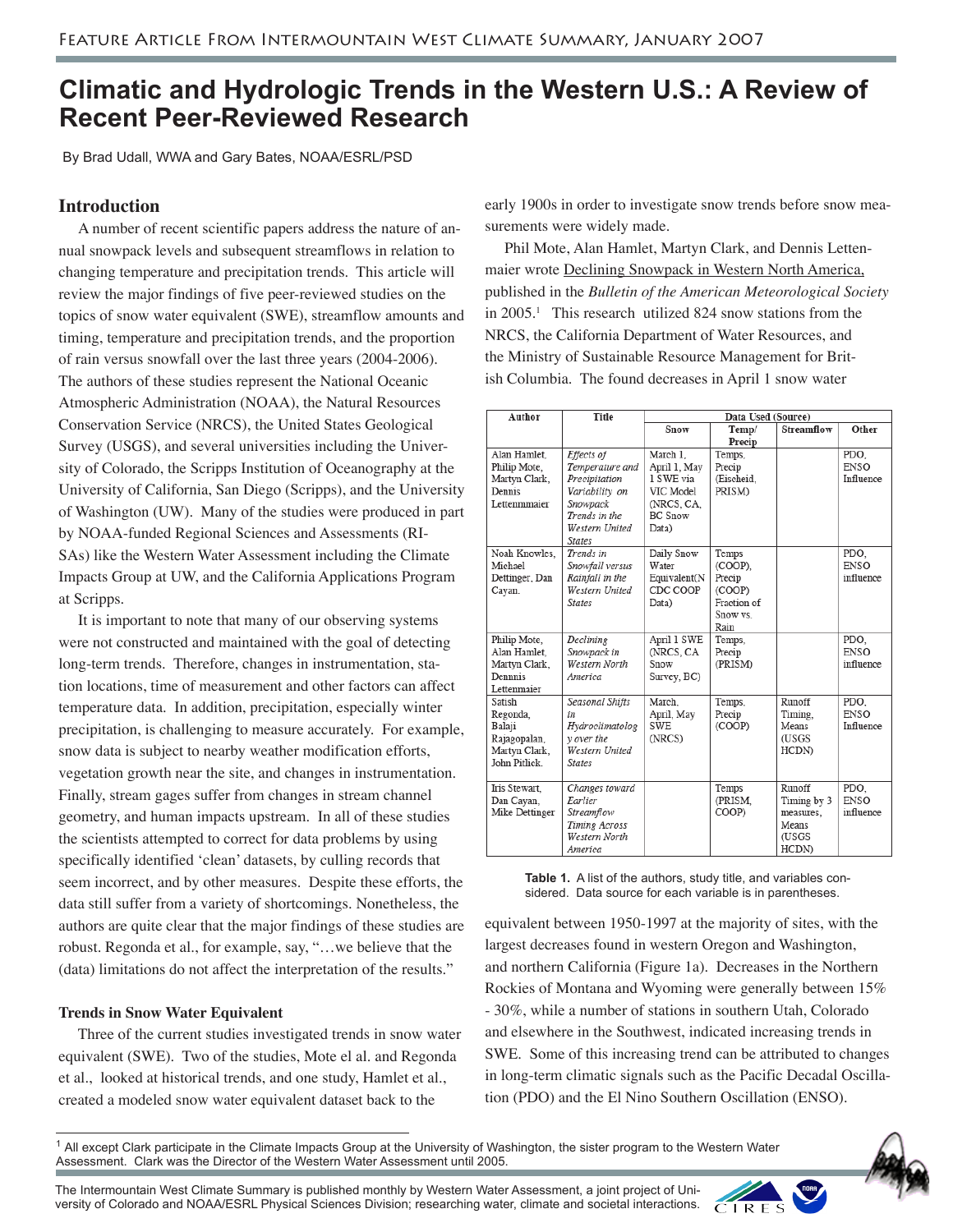Trends in SWE were found to be closely related to mean winter temperature, with the warmest snow-dominated basins experiencing the greatest relative decreases in SWE.

Satish Regonda, Balajj Rajagopalan, Martyn Clark and John



**Figure 1a.** Linear trends in April 1 Snow Water Equivalent for 824 snow data stations from 1950 to 1997. Negative trends in red, positive trends in blue with circle size proportional to trend size. (from Mote el al. Figure 1)

Pitlick wrote Seasonal Shifts in Hydroclimatology over the Western United States, published in the *Journal of Climate* in 2005.2 This research looked at 469, 501, and 239 NRCS snow stations for March 1, April 1 and May1 SWE, respectively, containing data for at least 80% of the years between 1950 and 1999. For March, April and May, almost all of the surveyed stations in Washington, Oregon, Idaho, and Montana show statistically significant decreases in SWE of 15cm (6 in) or more (Figure 1b, March and May not shown). Note that these results are reported only in absolute numbers, not percentages, and the study did not include California snow survey data. Unlike the Pacific Northwest, the Intermountain states of Wyoming, Utah and Colorado do not exhibit any spatially coherent trend in SWE. Regonda et al. also present the same data for March, April and May by elevation (Figure 1c for April 1). While there is significant scatter in this data, stations below 2500m (8200 feet) clearly exhibit the most SWE loss. An accompanying elevation map also shows that almost all of the stations in Utah, Wyoming and Colorado are above 2500m. Therefore, the higher elevations in the Intermountain West seem to help the region continue to have average SWE,

while lower elevations mountains elsewhere are seeing a decline in SWE.

 Alan Hamlet, Phil Mote, Martyn Clark, Dennis Lettenmaier wrote Effects of Temperature and Precipitation Variability on Snowpack Trends in the Western United States, published in the *Journal of Climate* in 2005. This study used the Variable Infiltration Capacity (VIC) hydrologic simulation model<sup>3</sup> to examine trends in SWE across the western U.S. between 1915-2003. The authors pursued a modeling study for three reasons: extensive snow data only starts in the 1950s, the influences of ENSO and PDO confound analysis, and existing snow data is present only for a small geographical subset of the West. Hamlet et al. reconstructed SWE on March 1, April 1, and May 1.

 The authors found that, "Widespread warming has occurred in the western U.S. from 1916-2003, resulting in downward trends in 1 April SWE over large areas of the domain… results show that almost all the upward trends in SWE are due to modest upward precipitation trends and that many of the downward trends in SWE are caused by widespread warming." In addition, they state, "These temperature related trends are not well explained by decadal climate variability associated with the PDO," and ENSO variability is on a shorter time scale than the observed changes in temperature trends. However, "decadal variability [i.e. PDO] probably does account for the trends in winter precipitation" that "have occurred over portions of the record." In many high elevation areas of the Interior West<sup>4</sup>, SWE was found to be relatively



**Figure 1b.** Changes in snow water equivalent in cm from 1950 to 1999 for April 1 (501 stations) . Circles indicate decreasing trends, squares increasing trends. Solid shapes are statistically significant and the size of the shape is proportional to the change. Compared to Mote et al, measurements are in absolute numbers (15cm = 6in), not percentages and this data extends two more years. (from Regonda et al. Figure 4)

<sup>3</sup> VIC is a water & energy balance model with some subgrid scale approximations for vegetation, elevation and soil dynamics.<br><sup>4</sup> Note the distinction in this article between Interior West (AZCO JD MT NM NV LIT WY) and In

Note the distinction in this article between Interior West (AZ, CO, ID, MT, NM, NV, UT, WY) and Intermountain West (CO, UT, WY).



University of Colorado and associated with the Western Water Assessment.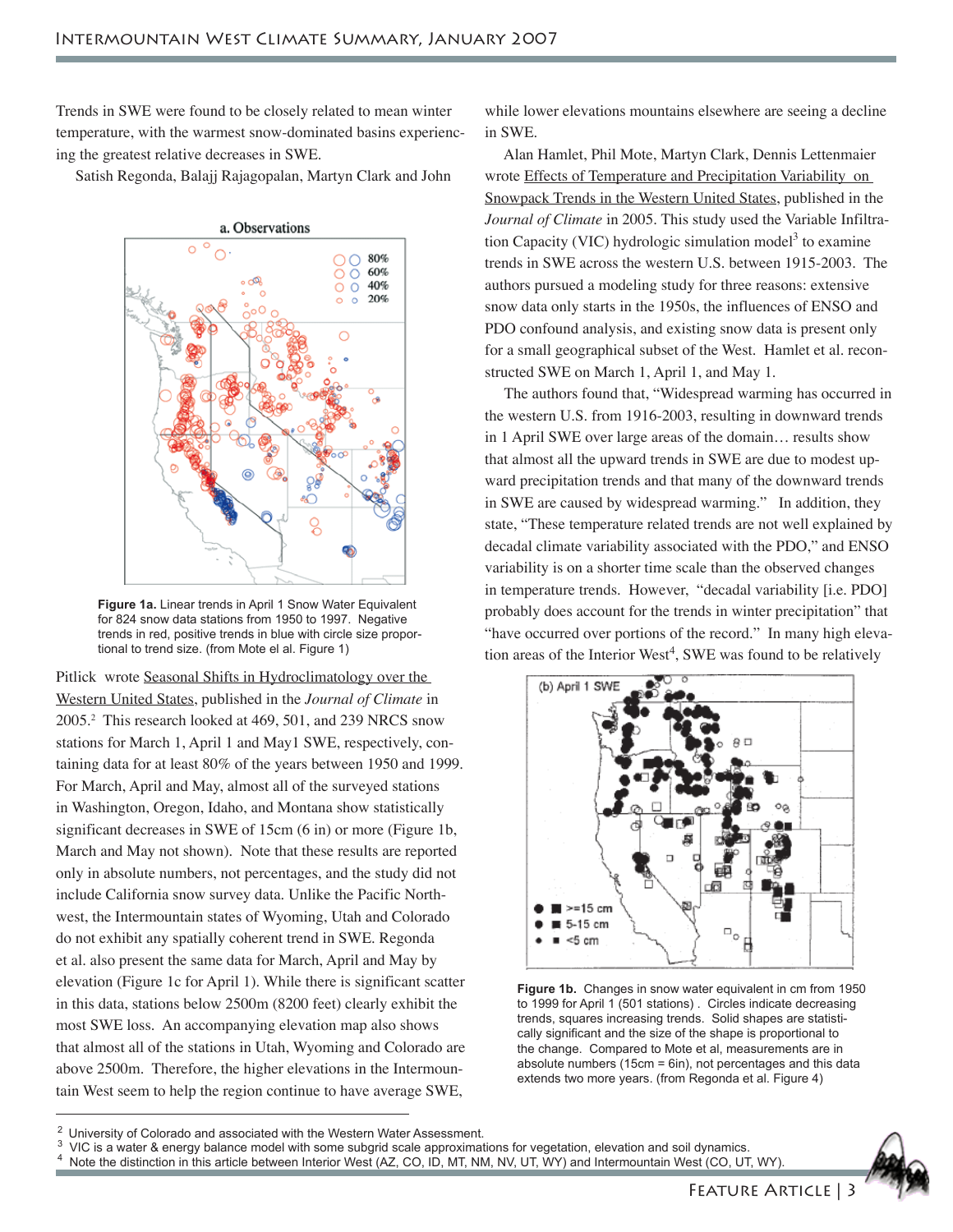insensitive to recent temperature trends and changes in SWE at those sites are primarily due to trends in precipitation.

## **Trends in Streamflow Timing and Amounts**

 Two of the recent studies expressly dealt with streamflow timing and amounts. Stewart et al. looked at several different measures of streamflow timing including onset of the major pulse associated with spring, an annual center of mass measure, i.e. when the date when half the annual flow has occured, and the fractional totals of annual flow in March, April, May, and June. Regonda et al. performed a center of mass analysis. Both briefly considered changes in mean flow.

Iris Stewart<sup>5</sup>, along with Dan Cayan and Mike Dettinger wrote Changes toward Earlier Streamflow Timing Across Western North America, published in the *Journal of Climate* in 2005. They used 241 U.S. (specifically, USGS Hydro Climate Data Network (HCDN) gages, stations relatively free from the impacts of humans) and 53 Canadian (Environment Canada) snowmelt-dominated streamflow gages with at least 30 years of data from 1948 to 2002 in the eleven western states and Canada. In general, all three of these measures show a consistent (66% of all gages) 1-4 week earlier shift throughout the West in recent decades compared with the 1950s to 1970s (Figures 1d). These trends were found to be strongest in the interior Pacific Northwest, western Canada and coastal Alaska for mid-elevation gages. In the Western U.S., the months with the greatest trends in earlier streamflow, as measured by changes in average monthly fractional amount, are March and April. Over the period studied (1948-2002), mean annual streamflows have remained constant or increased slightly at most locations. The primary cause for earlier snowmelt and streamflow was found to be a large-scale increase of winter and spring temperatures by about  $1-3$  °C over the period studied. The authors also investigated how much of the trends in streamflow timing might be attributed to the known climatic drivers like PDO and ENSO. The authors concluded that, "A significant part of the long-term regional change in streamflow timing can be attributed to decadal climatic variation in the Pacific basin though the Pacific Decadal Oscillation (PDO)…yet, there remains a sizeable residual fraction --in addition to natural variation -- of the streamflow timing trend that is not explained by PDO and appear(s) to be related to temperature increases consistent with observed changes in global temperature."



**Figure 1c.** Changes in snow water equivalent for April 1 SWE by elevation on left (501 stations), and elevation of stations right. Figures for March 1 and May 1 are substantially similar. Note how 2500m (8200 feet) is the approximate line between stations losing SWE and not losing SWE on average. Also note that most Intermountain stations are higher than 2500m. (from Regonda et al. Figures 5c and d)



**Figure 1d.** Trends in spring pulse onset measured in days for the 1948 to 2002 period for 294 gages. Red circles represent earlier streamflows and blue circles represent later streamflows. Larger circles represent greater changes. Trends in date of center of annual streamflow mass look similar to this graphic. (from Stewart Figure 2a)



**Figure 1e.** Changes in the center of mass of annual streamflow timing in days for 89 USGS HCDN gages from 1950 to 1999. Circles indicate earlier runoff, squares later runoff, with filled shapes statistically significant, and shape size proportional to trend. Compared to Stewart et al, the data began two years later and ended three years sooner and had significantly fewer gages (89 vs. 294). (from Regonda et al. Figure 2)

<sup>5</sup> Post-doctoral scientist at the California Applications Program at Scripps, a sister program to the Western Water Assessment.

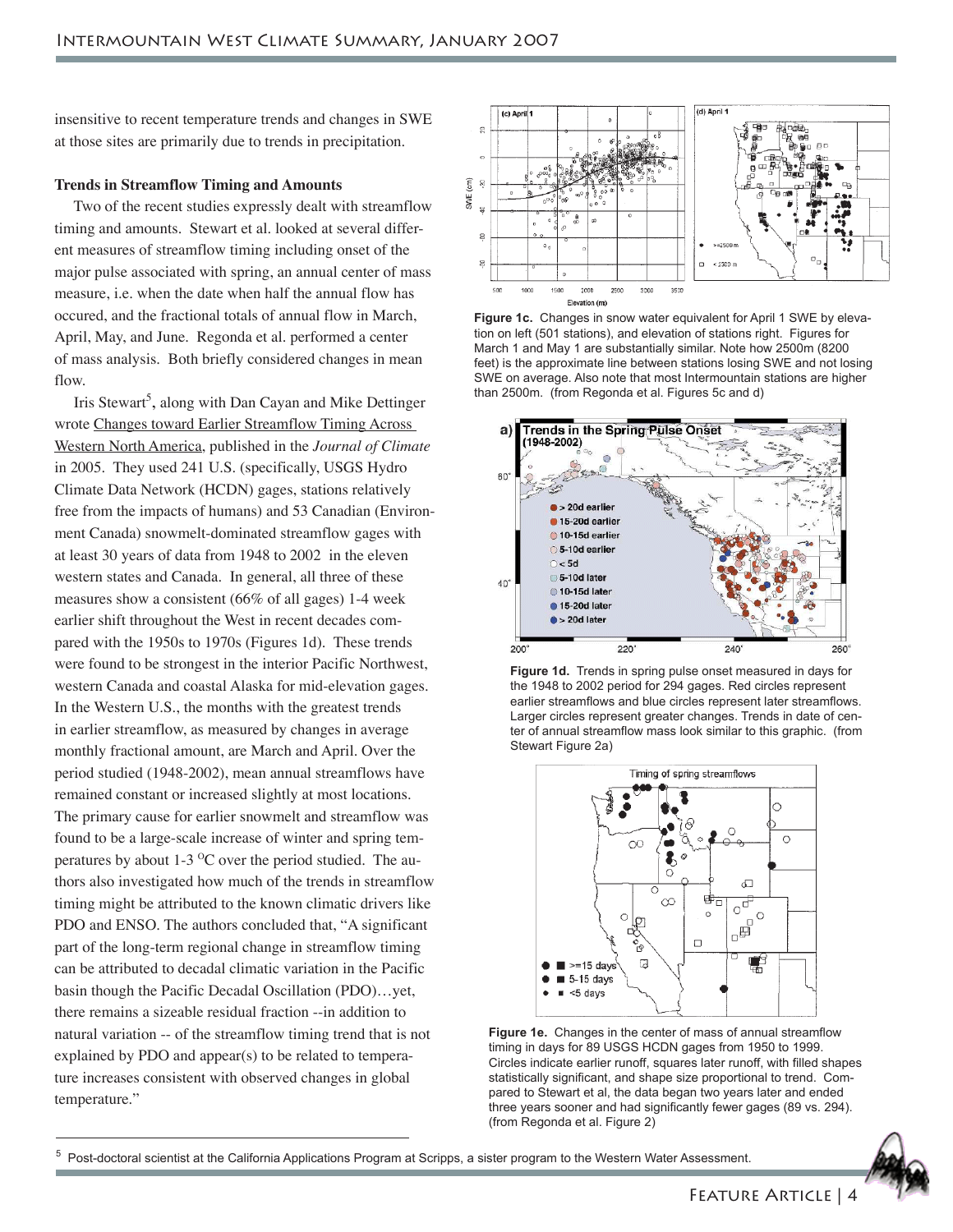

**Figure 1f.** Trends in annual streamflow in cubic meters from 89 stations during 1950 to 1997. Circles indicate less runoff, squares more runoff, with filled shapes statistically significant, and shape size proportional to trend. Note: data is given in absolute numbers and hence analysis of relative size of trend is not possible. (from Regonda et al. Figure 8)



**Figure 1g.** Nov-Mar temperature trends from 1930 and 1950 to 1997 in oC per century. Red is warming, blue is cooling, with size of circle proportional to trend. (from Mote et al. Figure 6)

 Intermountain water managers should note that the Stewart et al. findings for Utah, Colorado and Wyoming are, in general, outliers from the overall findings (Figure 1d). Spring pulse onset and center of mass have changed little in Colorado, and somewhat in Wyoming and Utah depending on the exact area. The fractional flow analysis shows that March flows have changed little in the three states while the June fractional flows appear to have significantly decreased (not shown). Stewart et al. did not show results for May, which might shed light on the June decreases.

Regonda et al. used 89 snowmelt-dominated streams with

continuous records from 1950 to 1999, also from the USGS HCDN dataset. They found that for a majority of gages the date when half of the annual flow (i.e. center of mass) occurs happens earlier by 10 to 20 days, but these trends are only statistically significant in the Pacific Northwest (Figure 1e). More importantly to Intermountain water managers, this trend is highly linear with elevation. The lowest stations show the greatest advancement while stations above about 2500m (8200 feet), show little change (not shown). In Utah, Colorado and Wyoming the pattern reverses, with more gages showing later runoff (but none of these gages are statistically significant). This later runoff may result from increased precipitation in these states (Figure 1f and see 1k below) and is discussed below under Trends in Precipitation.

#### **Trends in Temperature**

 Four of the recent studies investigated changes in both temperature and precipitation trends. A wide variety of temperature datasets were used.

 Mote et al. used two separate temperature datasets: one was a combination the U.S. Historical Climatology Network (USHCN a subset of National Weather Service Cooperative (COOP) data), and the Historical Canadian Climate Database (HCCD). Both are relatively free from data problems. The other was a 'gridded' data set developed by Jon Eischeid of the University of Colorado and a widely-used temperature and precipitation dataset known as Parameter-elevation Regressions on Independent Slopes Model (PRISM) from Oregon State University. Mote et al. report temperature trends from both the 1930 to 1997 and 1950 to 1997 periods for the entire West using the first dataset (Figure 1g). Significant west-wide warming occurred during both of these periods, with the 1930-97 period showing less warming  $(1-2)$ <sup>O</sup>C (34-35  $\mathrm{^{\circ}F}$ ) per century compared to 2-3  $\mathrm{^{\circ}C}$  (35-37  $\mathrm{^{\circ}F}$ ) per century) due to the inclusion of the very warm 1930s at the start of the period. The few sites that show cooling in the Intermountain West are in the southern San Juan Mountains in Colorado, in the Wasatch Mountains in Utah, and widely scattered in Wyoming.

 Regonda et al. found that an overwhelming majority of National Weather Service cooperative weather (COOP) stations with continuous records from 1950 to 1999 showed a trend towards earlier spring warm spells (defined as  $7$  days greater than  $12 \,^{\circ}\text{C}$ /53 oF) during the period (Figure 1h). This warm spell analysis is unique and was not repeated by other studies. This trend was statistically significant at many stations in Colorado, Utah, Wyoming and the entire Pacific Northwest. In California, Arizona and New Mexico this warming trend was evident, but in general was not statistically significant. Regonda et al. note that at a few stations in the Sierras, Colorado and Utah, generally higher than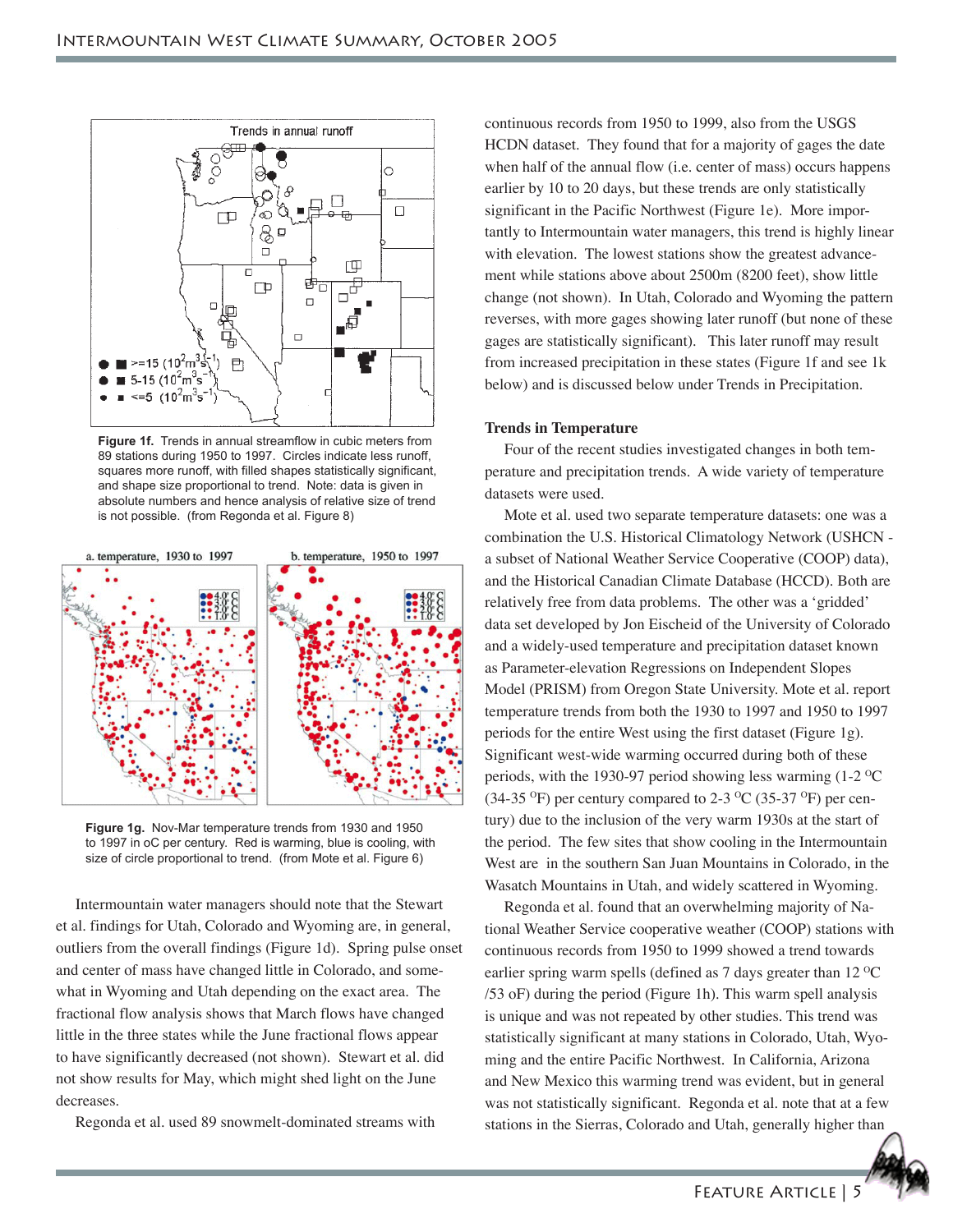

**Figure 1h.** Trend in days for first spring seven-day long warm spell above 12 °C/53 °F from NWS COOP stations from 1950 to 1999. Circles are earlier spells, squares are later spells, with solid shapes statistically significant. Size of shape is relative to size of trend. (from Regonda et al. Figure 6)

2500m (8200 feet), there is a trend towards later warm spells, but this is rarely statistically significant.

 Stewart et al. found temperature trends increasing throughout the 11 western states with warming of between  $0.5 - 2.0 \degree$ C (33- $35.5 \text{ °F}$ ) during the 55-year period from 1948 to 2002. No map or seasonal information was provided. They used temperature data from Eischeid, discussed above, and from NOAA Climate Division averages.

Noah Knowles<sup>6</sup>, Mike Dettinger and Dan Cayan<sup>7</sup> looked at how the character of precipitation is changing in Trends in Snowfall versus Rainfall in the Western United States, published in the Journal of Climate in 2006. Knowles et al. were primarily interested in changes in the proportion of rain to snow (see below) but they also looked at temperature trends from 634 NWS COOP stations across the 11 Western states from 1949 to 2004. Positive temperature trends were found at the vast majority of stations across the West, with wet-day daily minimum and maximum temperatures increasing by 1.4  $\rm{^{\circ}C}$  (2.5  $\rm{^{\circ}F}$ ) and 1.0  $\rm{^{\circ}C}$  $(2 \text{ }^{\circ}\text{F})$ , respectively, over the period studied. The greatest warmings were generally in the Interior West, in January and March, and at higher elevations (Figure 1i). The March warming in the Intermountain West is particularly striking (Figure 1j).

## **Trends in Precipitation**

 Three of the studies looked at trends in precipitation. All three studies attempted to investigate the influence of the PDO and the ENSO on these trends.

 Mote et al. show precipitation for both 1930 to 1997 and 1950 to 1997 utilizing data from the USHCN and HCCD stations (Figure 1k). The period starting in 1930 shows very large increasing precipitation trends across the West. The 1950 to 1997 period shows increases, with the important exception of western Washington, western Oregon and a small portion of Northern California. Mote et al. describe the SWE results (Figure 1a) as a competition between long-term warming and precipitation increases and decreases. In the Southwest higher precipitation has overcome warming leading to higher SWE, while SWE in the Pacific Northwest has declined substantially because of the double blow of increased temperatures and decreased precipitation.

 Regonda et al. using COOP stations with continuous daily records from 1950 to 1999 show a distinct north-south demarcation in winter precipitation trends with stations south of Wyoming showing more precipitation, and stations north showing less precipitation (Figure 1l). There is, however, significant scatter within this general pattern. The authors suggest that this pattern bears similarity to ENSO and PDO cycles, and these drivers might explain a large portion of the precipitation trend. They also say that the increases in winter precipitation in the Interior West may have offset the increases in temperature, the timing and volume of snowmelt has not significantly changed. In the Pacific Northwest, they agree with Mote et. al. that decreases in precipitation combined with warming has had a particularly strong effect on the timing of snowmelt.

 Stewart et al. looked at precipitation trends as part of additional research not described. While hinting that the trends were



**Figure 1i.** November to March warming trend in wet-day miniumum termperatrues from 1949 to 2004 in  $\mathrm{^{\circ}C}$  using NWS COOP data. Red indicates an increase in temperature and blue indicates a decrease. The size of the circle is proportional to the degrees of temperature change. The circles represent significant findings and the squares are not significant. (from Knowles et. al. Figure 5)



<sup>6</sup> United States Geological Survey

<sup>7</sup> Both of the Scripps Institution of Oceanography.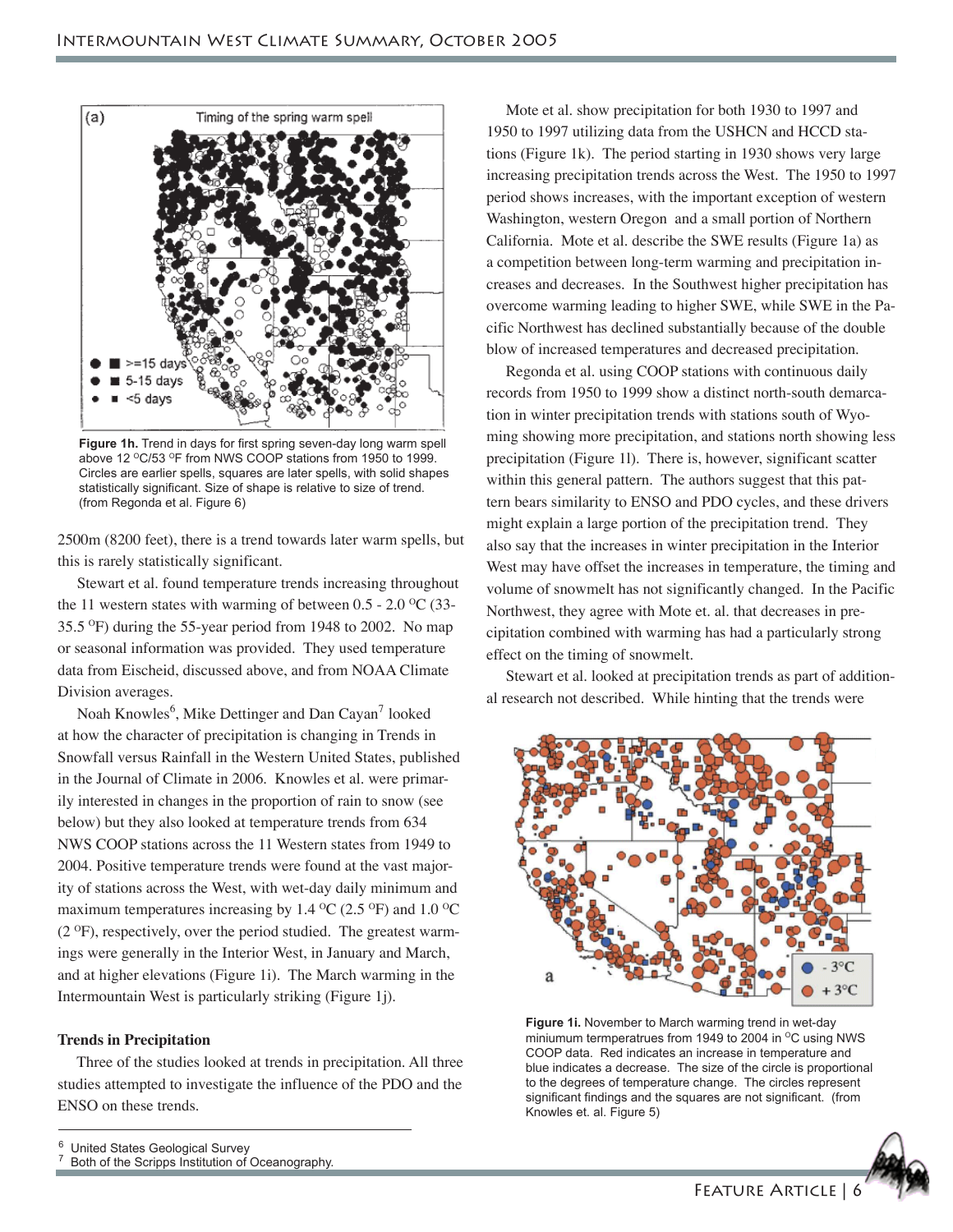

**Figure 1j.** Trend in average minimum temperature in March from 1948 to 2004 in  $°C$ . Scale is the same as in Figure 1i. Notice the large minimum temperature warming in March in the Intermountain West. (from Knowles et. al. Figure 9)



**Figure 1k.** Nov to Mar precipitation trends during periods shown using approximately 400 USHCN and HCCD stations. Red is a decrease, blue is an increase, with size of circle proportional to trend. (from Mote et al. Figure 6)

small, they describe the trends as statistically significant decreases in the Pacific Northwest and western Canada. They found no trends in California or the Rocky Mountains.

# **Trends in Snowfall versus Rainfall**

 Knowles et al. examined daily temperature, precipitation and snowfall records from observations dating from 1949 to 2004 at NWS COOP stations in the Western U.S to determine if the annual ratio of winter snowfall liquid water equivalent (SFE) to winter total precipitation (P) has changed (SFE/P). Snowfall liquid water equivalent is similar to Snow Water Equivalent except that it is a running total of the water amounts in each snowfall during the winter season rather than a total of the water equivalent from snow on the ground.

 Over the period 1949-2004, they found that November-March SFE/P has decreased over the vast majority of stations across the West, although results are somewhat mixed over the interior West including Colorado, Utah and Wyoming (Figure 1m). They concluded that "most of the significant changes in SFE were found to be unrelated to changes in total precipitation," and hence that the proportion of winter precipitation falling as rain must have increased during this period.

 As noted above, positive temperature trends were found by Knowles et al. at the vast majority of stations across the West. Of the cold season months, January and March have particularly widespread (and significant) warming trends. The impact of this warming on SFE/P in the Interior West is, however, less due to the colder mean winter temperatures. Knowles et al. found that "the largest reductions (in SFE) were shifts from snowfall to rainfall driven by warming and occurred at relatively warm, low to moderate elevations."

#### **Conclusions**

 For the most part, these six studies are remarkably consistent in their findings. Multiple independent datasets confirm (1)widespread warming in the West, (2) statistically significant declining snowpacks in the Pacific Northwest and California, and (3) advances in spring runoff timing in the Pacific Northwest and California. The data also show some long-term precipitation trends with a slight increase in precipitation in the southern states of the West but little change in long-term streamflow means across the West.

 Many of the studies attempted to remove the influences of known changes in precipitation and temperature from PDO and ENSO. In general, these authors agree that the loss of snow, and advanced spring runoff is partly, but not entirely, due to these effects. They suggest that significant west-wide warming over the last 50 years has also played a significant role in the major changes described above.

 Findings for the Intermountain West are, however, quite different. These studies show few consistent, statistically significant trends in streamflow runoff timing, streamflow mean amounts, and snow water equivalent. There has been some increase in precipitation in the Intermountain West south of Wyoming, in part due to large scale climatic cycles (e.g. PDO and ENSO). The key statistically significant finding is that the Intermountain West has warmed considerably and this warming trend is apparently greater than other parts of the West. It appears that despite the warming, winter temperatures well below freezing along with some increases in precipitation have protected the snowpack from losses. It should be noted that the SWE studies of Mote et al. and Regonda et al. used data that stopped in 1997 and 1999,